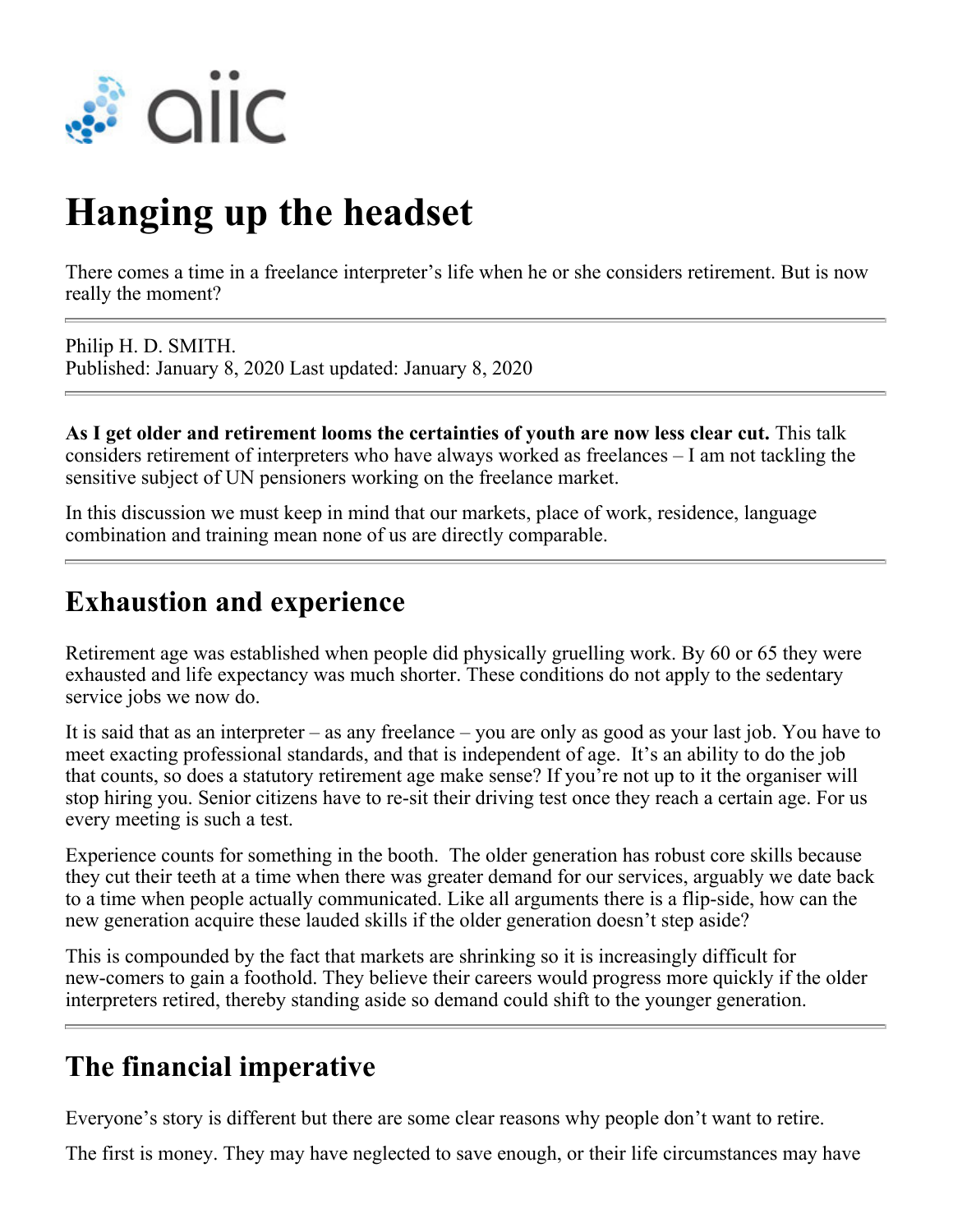precluded their saving for retirement. Life is not kind to everyone.

When he was AIIC President Albert Daly said that membership should be contingent on the applicant's having a pension arrangement, that something should be done to counter what in some cases had become a kind of systemic improvidence.

We do have the two funds CPIT and CPIC and they have been a great support – I won't go into the two financial models – but we all know that a major failing is that the UN Agreement does not force us to place the money in a fund. The reason given is that people wanted to make their own arrangements. But did they? AIIC and the UN have just concluded a new agreement – this time it's evergreen, so nothing is going to change soon.

#### **A sense of purpose**

There are other reasons that people want to keep working, not necessarily financial. Work gives our lives structure and it can be difficult to lose that. Not for nothing have we heard it said that retirement is a killer.

You hear some colleagues comment that so-and-so won't stop because interpreting is all he has in his life (the suggestion being that the speaker lives a life of endless interest and creativity).

In interpreting – we are blessed: colleagues, the work, mental challenge, even a feeling at being at the centre of things.

## **The levitational certainties of youth**

When we were young interpreters in the late 1970s and early 1980s some of us swore that we would tell each other when it was time to stop. We were all aware of those who'd gone beyond their "best before" date and, full of the insouciance of youth, we didn't want that same fate to befall us. Assuming that group were still in one place instead of spread thinly across several continents, would we really keep that early promise? As I said, the levitational certainties of youth have over the years lost something of their doctrinaire conviction.

My own view is that as you age you grow less tolerant of things like poor public speaking (and boy, it is now poor), of the aspirational compunction to speak English, of changing air tickets (that was a lot easier 30 years ago).

We are self-employed freelances so nobody owes us a living, but by the same token if an employer likes our work, they can hire us. The age of the interpreter is irrelevant – it boils down to can she do the job or not. The older generation does bring experience to the booth – hard won from the pre-computer days – and we remember times when the English booth worked flat out. Such quaint memories must be worth something.

*This article* was *originally published in November 2019 by [Lourdes De Rioja](https://www.lourdesderioja.com/author/lourdesderioja/)*

#### **Recommended citation format:**

Philip H. D. SMITH. "Hanging up the headset". *aiic.net.* January 8, 2020. Accessed May 2, 2020.